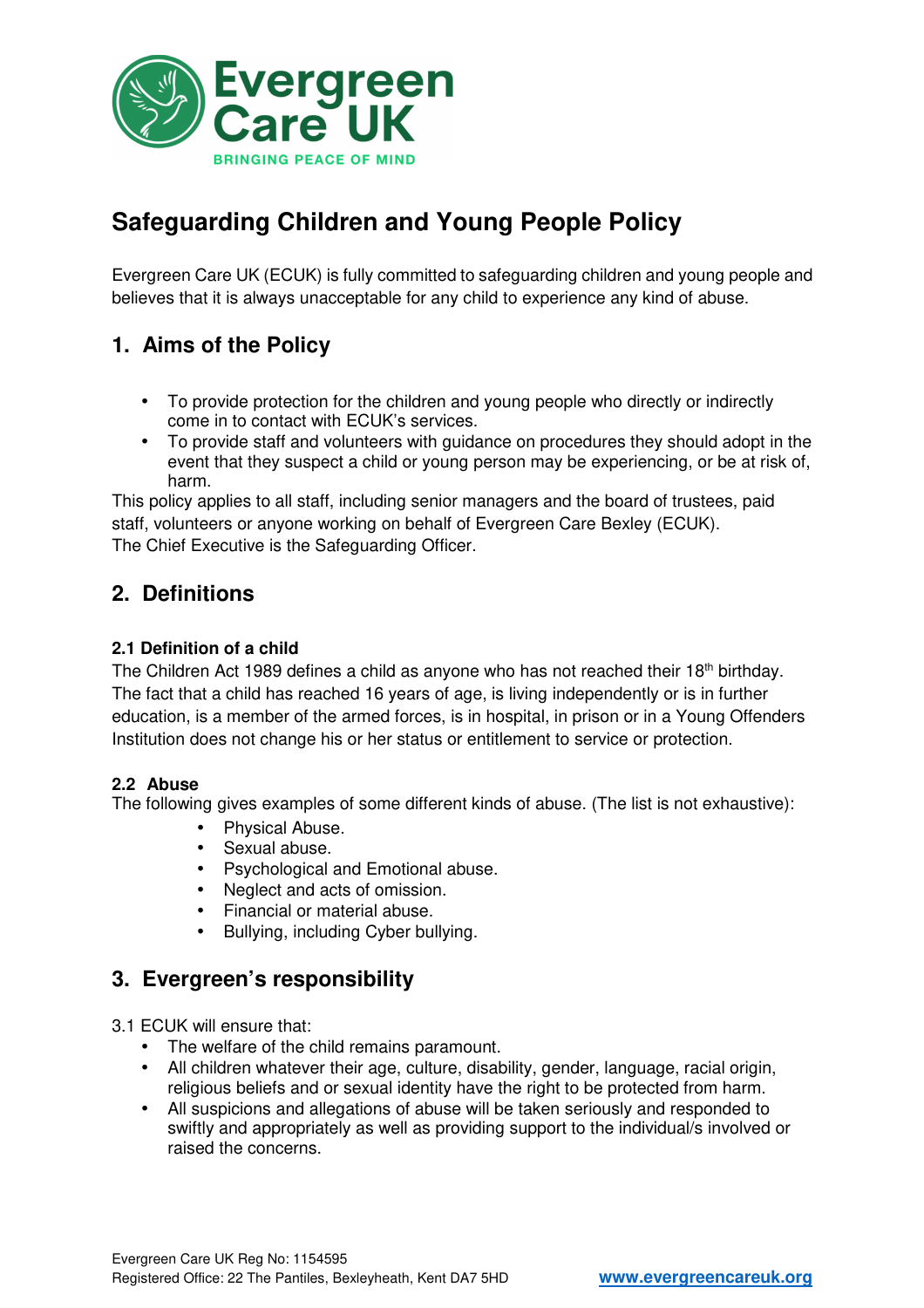

• Everyone understands their roles and responsibilities in respect of safeguarding and is provided with appropriate learning opportunities to recognise, identify, and respond to signs of abuse, neglect and other safeguarding concerns relating to children and young people.

### **4. Roles and responsibilities of Trustees, Staff and Volunteers**

#### **4.1 Trustees**

Trustees are responsible for:

- Ensuring that this policy and guidelines are implemented.
- Monitoring incidents to ensure that best practice is adopted.
- Ensuring that proper support and supervision is available to all staff in the event of an incident occurring.

#### **4.2 Staff and Volunteers**

The Chief Executive of ECUK who is the Designated Safeguarding Officer will be responsible for:

- Ensuring on behalf of the trustees that this policy is implemented.
- Informing and discussing with the Chair any concerns reported to them about the welfare of children or young people.
- If appropriate, reporting concerns to the Council and/or to the Police.
- Providing support and supervision for staff and volunteers.
- Ensuring that all staff and volunteers receive adequate instruction and training in the implementation of this policy.

Other staff and volunteers will be responsible for:

- Reporting any concerns they may have about children and young people to the Chief Executive either directly or via their line manager.
- Ensuring that staff and volunteers whom they supervise receive adequate instruction on the implementation of this policy.
- Ensuring that all concerns reported to them are recorded in writing and kept confidential, but the disclosures will not be prompted.
- Advising the person disclosing the information that it cannot be kept secret, but to say who it will be passed onto and that it will be held confidentially.
- Advising the person disclosing the information that any information written or recorded should be stored securely.
- Advising the person disclosing the information that it will not be possible to provide progress on the investigation.

All staff and volunteers will receive instruction on this policy as part of their formal induction.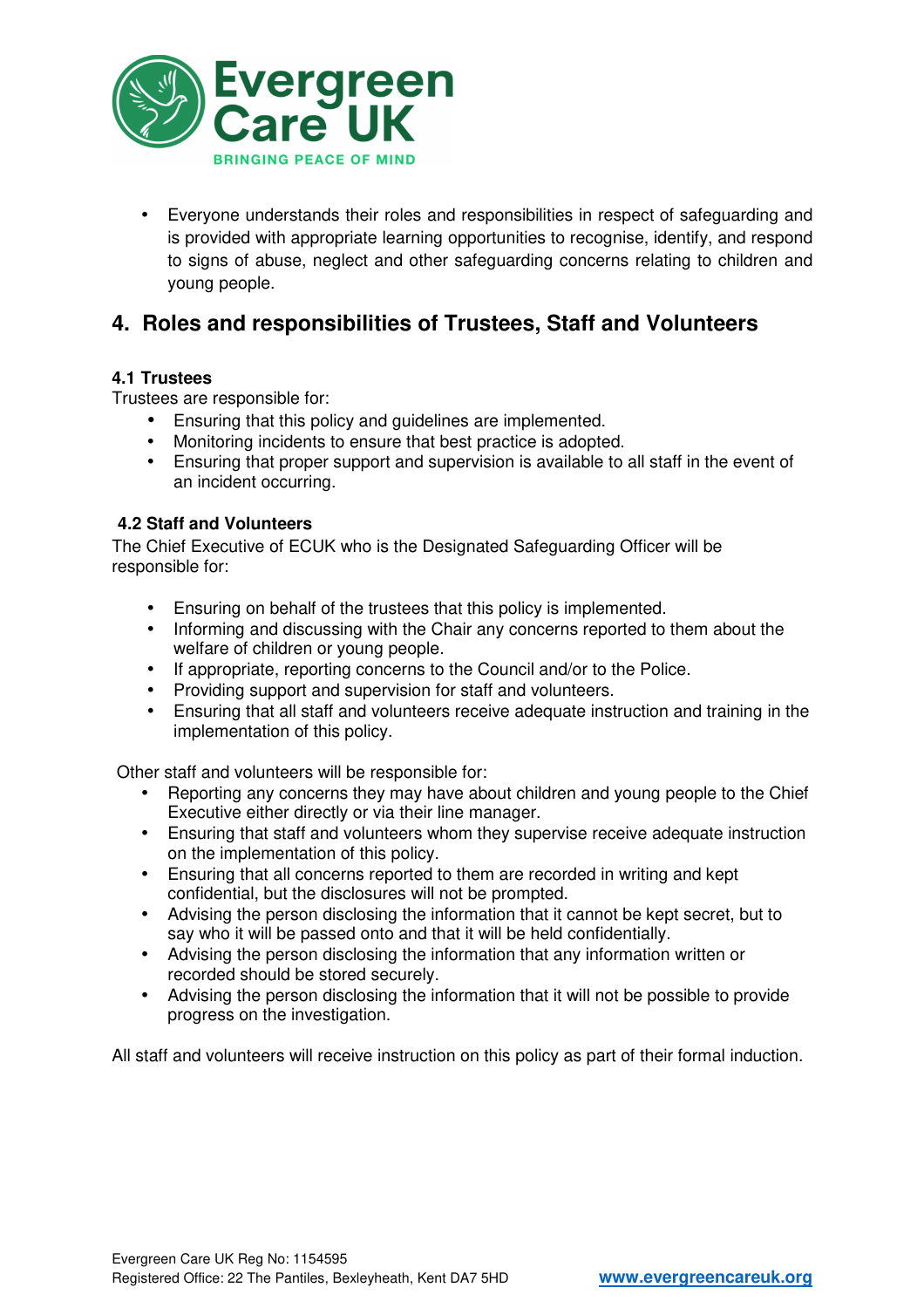

# **5. Reporting Procedures – Guidelines for all staff and volunteers**

5.1 Any staff member or volunteer who has concerns about a child should report it to their supervisor or line manager who should immediately notify the Chief Executive. Individuals may report suspected abuse to the Council's 'Safeguarding Children and Young People at Risk' service if they have concerns that are not being sufficiently addressed internally or are urgent.

If it is suspected that the supervisor, line manager, staff or volunteer is involved in the abuse, it should be reported direct to the Chief Executive.

If it is suspected that the Chief Executive was involved in the abuse it should be reported to another Manager or the Chair of Trustees.

5.2 If someone reports to a staff member or volunteer that there has been, or if the staff member or volunteer suspects there may have been, instances of abuse, they should:

- If possible, ensure victim of the alleged abuse is safe.
- Check that any necessary emergency medical treatment is arranged.
- Preserve evidence.
- Report to line manager.
- Say what you have seen.<br>• Make accurate record
- Make accurate record.

5.3 The line manager should report the allegation to the Chief Executive as soon as possible. He/she will discuss the situation with the staff member or volunteer making the report, and their line manager.

The Chief Executive will decide in consultation with the line manager about whether or not a referral should be made about the concerns and will contact the Safeguarding Officer at the London Borough of Bexley for advice if required. He/she will make a written record of their decision and the reasons for it and will also discuss it with the person who has made the report and their line manager.

Where a referral should be made the Chief Executive will contact:

- The London Borough of Bexley Safeguarding Children's Service (Tel: 0208 303 7777).
- The Emergency Duty Service out of hours (Tel: 0208 303 7171).
- The Police in emergencies.

The Chief Executive will decide whether the Trustees need to be informed of his /her decision.

5.4 All written information regarding an allegation of abuse will be uploaded into a secure folder on ECUK's system in line with GDPR with restricted access to that folder.